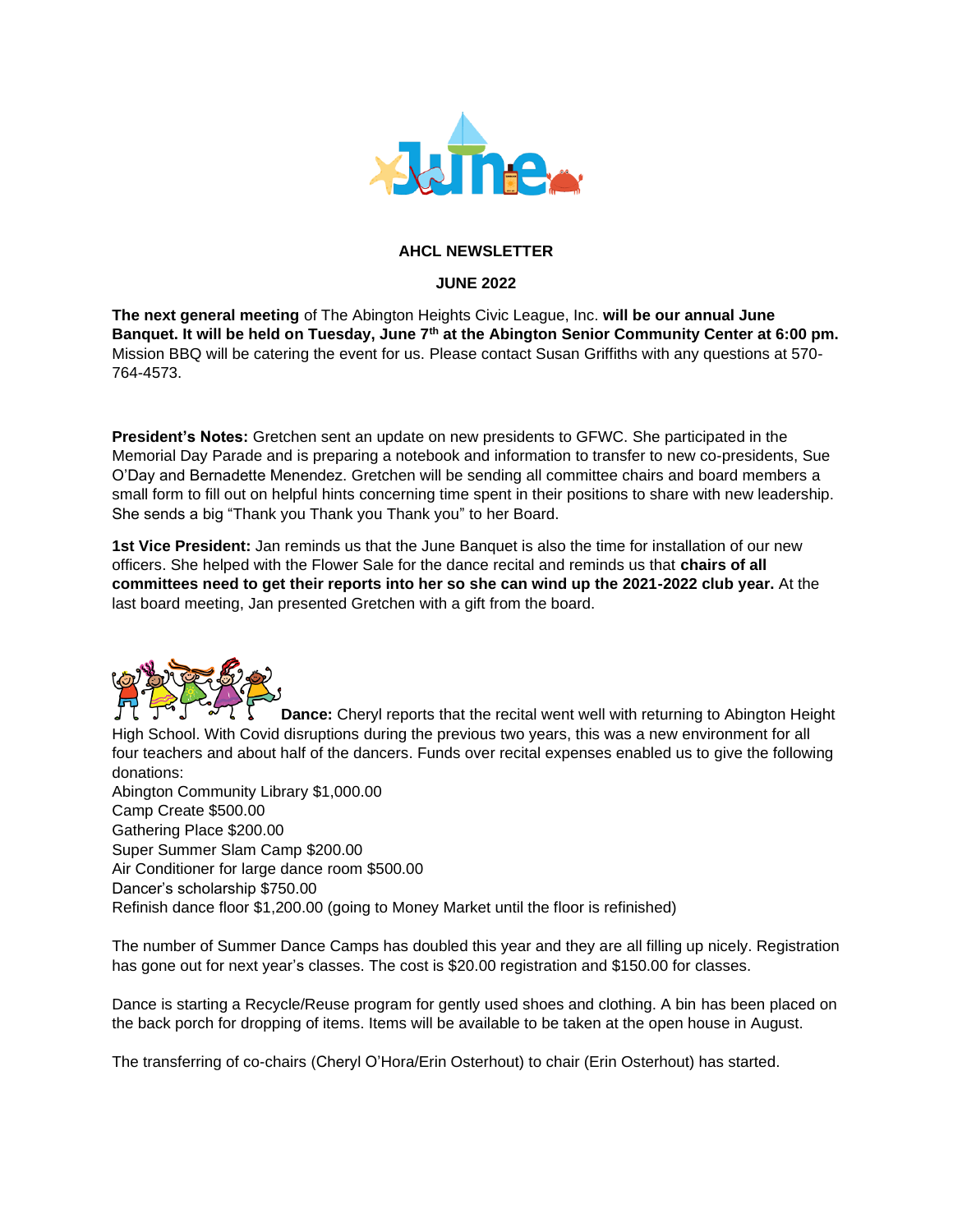

**ASAP:** The First Responders BBQ on May 15th at Creekside Grove went very well with 99 in attendance. We had very good feedback on the location, Mission BBQ, and Mannings Ice Cream Truck.

The corn hole tournaments were well received. The Abington Police and Chinchilla Fire Company had a nice competition going. Chinchilla Fire Company won 3 tournaments, Waverly Police achieved 1, and Clarks Summit Police earned 2. Each winner got \$250.00 for their department and \$25.00 gift cards for the players.

There were enough funds in the account to give \$225.00 to each Department that attended. They were as follows: Scott Dive Team, Chinchilla Fire Company, Clarks Summit Fire Company, Dalton Fire Company, South Abington Police, Clarks Summit Police, and Waverly Police.

Greenfield Fire Company received \$500.00 as an honorarium noting Creekside Grove. It was a thank you to Creekside Grove for hosting the event free of charge.

The Committee met and assessed the event and wrote thank you notes to our sponsors.



**Memorial Day Parade:** Kelli reports that there were ten volunteers for the parade. Eight of them were members.

Book Club I will meet on June 13<sup>th</sup> at Liana's home at 1:00 pm. It will be a Garden Party!

**Book Club II**: Sue O'Day let us know that this book group collected and gave \$140 to the Abington Community Library.

**Leadership:** Cheryl's thought for this time period in the club is this: As we start a new year and changes in leadership positions, I would encourage all those stepping down to reach out to new chairs and encourage and mentor them during the year.

**By-Laws:** An email was sent to the Bylaws committee with some recommended changes to the Bylaws and Standing Rules.

**Federation News:** Sue O'Day will be attending the GFWC International Convention in New Orleans, LA from June 23-29, 2022.

**GFWC PA President's Project-Vision Impairment Awareness: Brianna and Ceilia** thank members for participating for two full years. This was a great success in gathering eye glasses and contacts!

**Membership:** The Board voted in one new member, Kelly Christiansen. Her information should be available soon.

**Newsletter:** Eileen sends a reminder that there are no newsletters in July or August. If there is any club information that needs to be sent during that time, you will receive an email. **Website** updates have been made for the Summer Dance Camps. Changes will be made to the incoming officers and chairmen over the summer.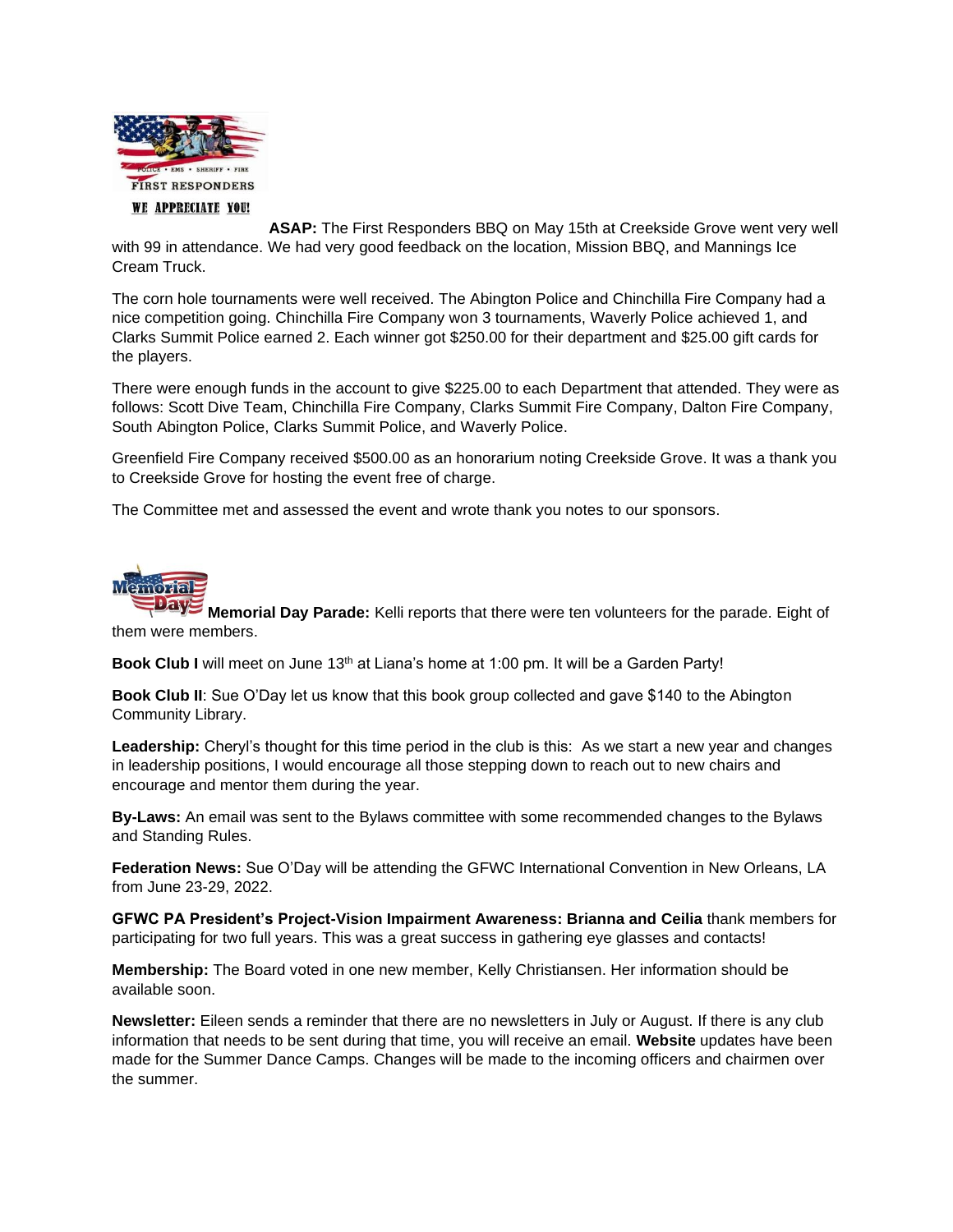

**Donation Award (End of the year give-away): This is an update from Jan:**

As announced at the April meeting, the Donation Awards Committee's plan to award a next round of donations is now in progress. It is hoped that everyone will participate to ensure that our donations go to the most deserving local organizations. This is your opportunity to have a say, so be sure to make your say count.

If you are an Advocate, please send out the applications for your organizations soon. Please fill in your contact info before sending these out.

Briefly the plan is as follows:

 May-August: Donation Award application forms are available (attached and on the website) to send to qualified local organizations so that they may begin the process of applying for donations.

 May: Funds gathered above operating and maintenance costs from the Dance Recital will be donated to children's programs and from ASAP to First Responders. (These are indicated in yellow and orange at the bottom of the recipient organizations list attached.)

 June: The Eureka Foundation Board will meet and decide on the amount of their grant. It is expected that this will be \$10,000.

August 14: This is the deadline for receiving applications for the 2022 year.

 August 15: The Donation Awards Committee will review all applications received and check that qualifications are met.

 August 29: The Committee will review the list of applicants with the Board, then send out the list to members for their review and comment.

 September 5: The September Banquet will include a Give-Away session to decide how the Eureka Grant should be divided among the list of qualified applicants. A vote will be taken of all members in good standing present at the banquet.

## **How can you participate?**

Review the attached list of former recipients. If you are named as an Advocate, Jan is assuming that you will continue as such unless you notify her to take you off the list. If you are not named as an Advocate and there is no Advocate named for an organization that you think is deserving, let Jan know to put you on the list. Let Jan know of any additional organizations that should be added to the list.

- Advocates should email or take copies of the cover letter and application form to their designated organization(s). Please follow up with them to make sure the paperwork is submitted before the August 14 deadline.

If you or a member of your immediate family has a position of responsibility at any of the potential recipient organizations, such as being on the Board of Directors or an officer, please fill out a Member Disclosure Form and return it to Jan.

At the end of August, review the list of proposed recipients when it is distributed and decide which you think are most deserving.